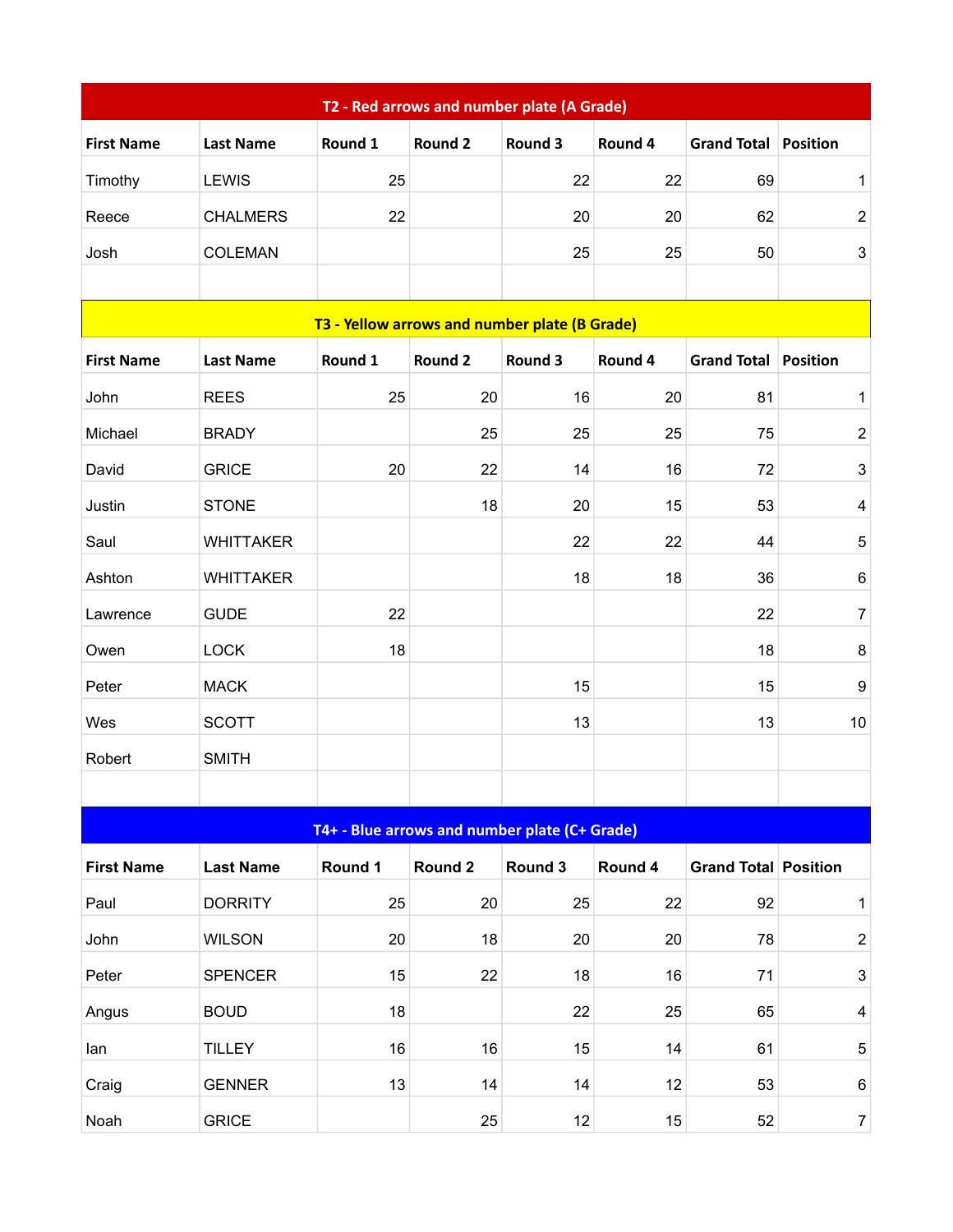| Antonio           | <b>GIGLIOTTI</b>  |         | 15                                          | 16      | 18               | 49                     | $\bf8$                    |
|-------------------|-------------------|---------|---------------------------------------------|---------|------------------|------------------------|---------------------------|
| Adam              | CHAMBERLAIN       | 14      | 13                                          |         |                  | 27                     | $\boldsymbol{9}$          |
| Matt              | <b>KERR</b>       |         |                                             | 13      | 13               | 26                     | 10                        |
| Tim               | <b>LEED</b>       | 12      |                                             |         | 11               | 23                     | 11                        |
| phil              | <b>ARNOTT</b>     | 22      |                                             |         |                  | 22                     | 12                        |
| Anthony           | <b>CUMMINS</b>    |         | 12                                          |         |                  | 12                     | 13                        |
| Amber             | <b>LOCK</b>       |         |                                             |         |                  |                        |                           |
|                   |                   |         |                                             |         |                  |                        |                           |
|                   |                   |         | T4 - Blue arrows and number plate (C Grade) |         |                  |                        |                           |
| <b>First Name</b> | <b>Last Name</b>  | Round 1 | Round 2                                     | Round 3 | Round 4          | Grand Total   Position |                           |
| Simon             | <b>WATTS</b>      | 25      | 16                                          | 15      | 25               | 81                     | $\mathbf 1$               |
| Desmond           | <b>KINNEAR</b>    | 20      | 25                                          | 20      | 11               | 76                     | $\boldsymbol{2}$          |
| Colin             | <b>ALLEN</b>      | 16      | 18                                          | 18      | 16               | 68                     | $\ensuremath{\mathsf{3}}$ |
| James             | COX               |         | 20                                          | 14      | 15               | 49                     | $\overline{\mathbf{4}}$   |
| Matt              | <b>KERR</b>       | 22      | 22                                          |         |                  | 44                     | $\mathbf 5$               |
| Rihan             | <b>MEIJ</b>       |         | 12                                          | 13      | 18               | 43                     | $\,6$                     |
| <b>Brad</b>       | <b>KEIFER</b>     |         | 14                                          | 12      | 12               | 38                     | $\boldsymbol{7}$          |
| Altus             | <b>BAARD</b>      |         | 13                                          |         | 22               | 35                     | $\,8\,$                   |
| Dylan             | <b>KINNEAR</b>    | 18      | 15                                          |         |                  | 33                     | $\boldsymbol{9}$          |
| Hugh              | <b>HARVIE</b>     |         |                                             | 16      | 14               | 30                     | 10                        |
| Chris             | <b>BURKE</b>      | 15      | 11                                          |         |                  | 26                     | 11                        |
| Paul              | <b>SENS</b>       |         |                                             | 25      |                  | 25                     | 12                        |
| Philip            | <b>WHITTLE</b>    |         |                                             | 22      |                  | 22                     | 13                        |
| Les               | <b>PATTINSON</b>  |         |                                             |         | 20               | 20                     | 14                        |
| Sue               | <b>EMERYSMITH</b> | 14      |                                             |         |                  | 14                     | 15                        |
| Alan              | <b>PITCHER</b>    |         |                                             |         | 13               | 13                     | 16                        |
| Monique           | <b>WILLIAMS</b>   |         | 10                                          |         |                  | 10                     | $17\,$                    |
| Joao              | <b>ALMEIDA</b>    |         |                                             |         | 10               | 10                     | $17\,$                    |
| wayne             | WALSHE            |         |                                             |         | $\boldsymbol{9}$ | $\boldsymbol{9}$       | $19$                      |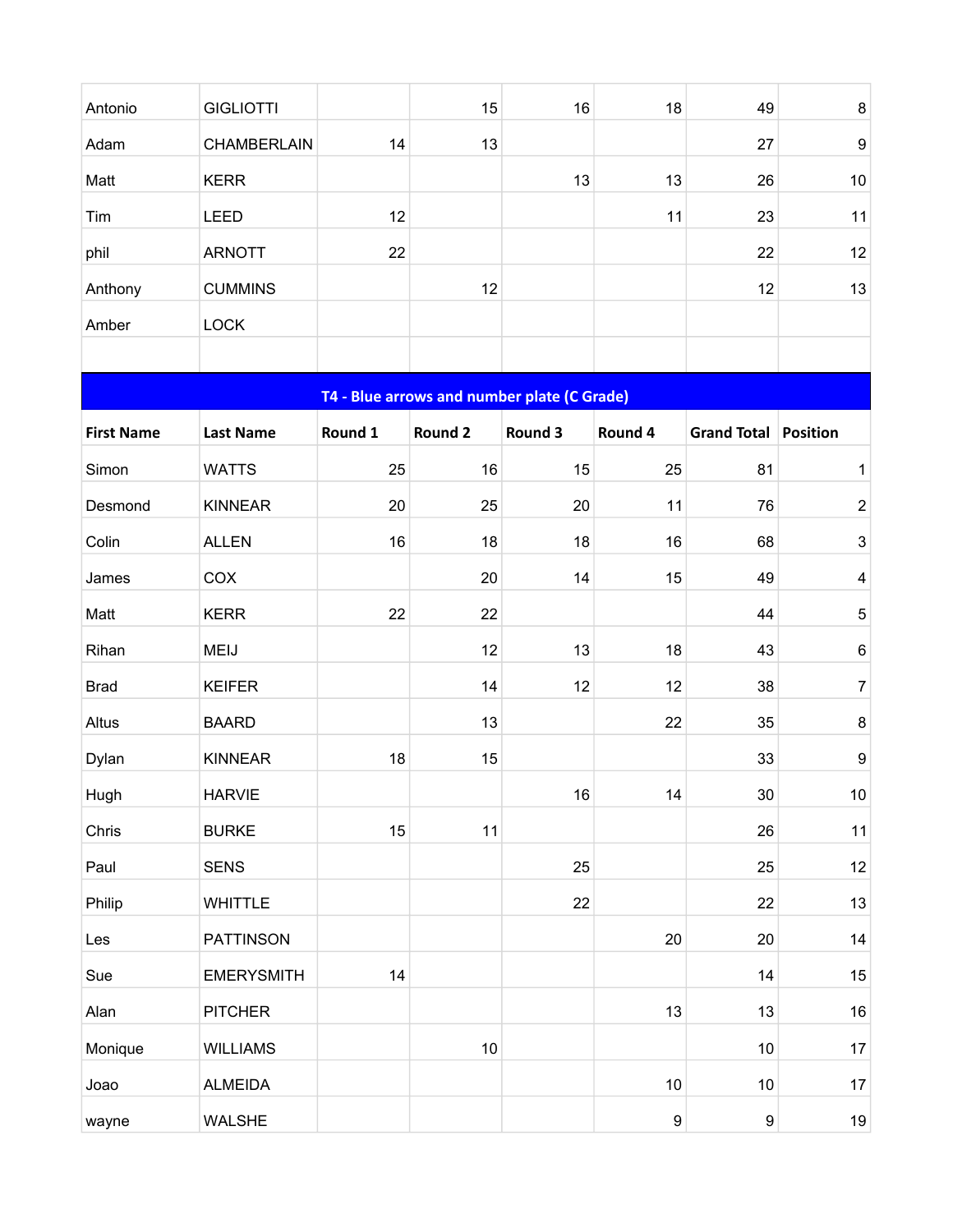| Rodda             | <b>SMITHIES</b>   |                                                 |                                  |         |         |             |                 |
|-------------------|-------------------|-------------------------------------------------|----------------------------------|---------|---------|-------------|-----------------|
| sue               | EMERY-SMITH       |                                                 |                                  |         |         |             |                 |
| Joel              | <b>MILENKOVIC</b> |                                                 |                                  |         |         |             |                 |
| Greg              | <b>CHALMERS</b>   |                                                 |                                  |         |         |             |                 |
|                   |                   |                                                 |                                  |         |         |             |                 |
|                   |                   | T5 - White arrows and number plate (Clubperson) |                                  |         |         |             |                 |
| <b>First Name</b> | <b>Last Name</b>  | Round 1                                         | <b>Round 2</b>                   | Round 3 | Round 4 | Grand Total | <b>Position</b> |
| John              | <b>KONTSELLIS</b> | 25                                              | 14                               | 15      | 18      | 72          | 1               |
| Dean              | <b>KENNEDY</b>    |                                                 | 16                               | 25      | 22      | 63          | $\overline{2}$  |
| Jared             | <b>KINNEAR</b>    | 16                                              | 20                               | 20      |         | 56          | 3               |
| David             | <b>STANHOPE</b>   | 15                                              | 13                               |         | 20      | 48          | $\overline{4}$  |
| Alan              | <b>PITCHER</b>    |                                                 | 22                               | 22      |         | 44          | 5               |
| Gary              | <b>SIANI</b>      | 14                                              | 15                               | 13      |         | 42          | $\,6$           |
| Massimo           | <b>SIANI</b>      | 13                                              | 12                               |         |         | 25          | $\overline{7}$  |
| Clive             | <b>HALLS</b>      |                                                 |                                  |         | 25      | 25          | $\overline{7}$  |
| Joel              | <b>MILENKOVIC</b> |                                                 | 25                               |         |         | 25          | $\overline{7}$  |
| <b>Brian</b>      | <b>SMALE</b>      | 22                                              |                                  |         |         | 22          | $10\,$          |
| Matt              | <b>RUBENSTEIN</b> | 20                                              |                                  |         |         | 20          | 11              |
| David             | <b>DARBURN</b>    | 18                                              |                                  |         |         | 18          | 12              |
| Stephen           | <b>LITTLE</b>     |                                                 | 18                               |         |         | 18          | $12\,$          |
| Joao              | <b>ALMEIDA</b>    |                                                 |                                  | 18      |         | 18          | $12$            |
| Richard           | <b>HUNT</b>       |                                                 |                                  | 16      |         | 16          | $15\,$          |
| Jai               | <b>FEWSTER</b>    |                                                 |                                  |         | 16      | 16          | $15\,$          |
| Vanya             | <b>KRSTONOSIC</b> |                                                 |                                  |         | 15      | 15          | 17              |
| Cam               | QUIRKE            |                                                 |                                  | 14      |         | 14          | $18\,$          |
| Karl              | <b>HOFFNER</b>    |                                                 | 11                               |         |         | 11          | $19$            |
| Alina             | <b>GRICE</b>      |                                                 |                                  |         |         |             |                 |
|                   |                   |                                                 |                                  |         |         |             |                 |
|                   |                   |                                                 | <b>T5 Junior category (U16s)</b> |         |         |             |                 |